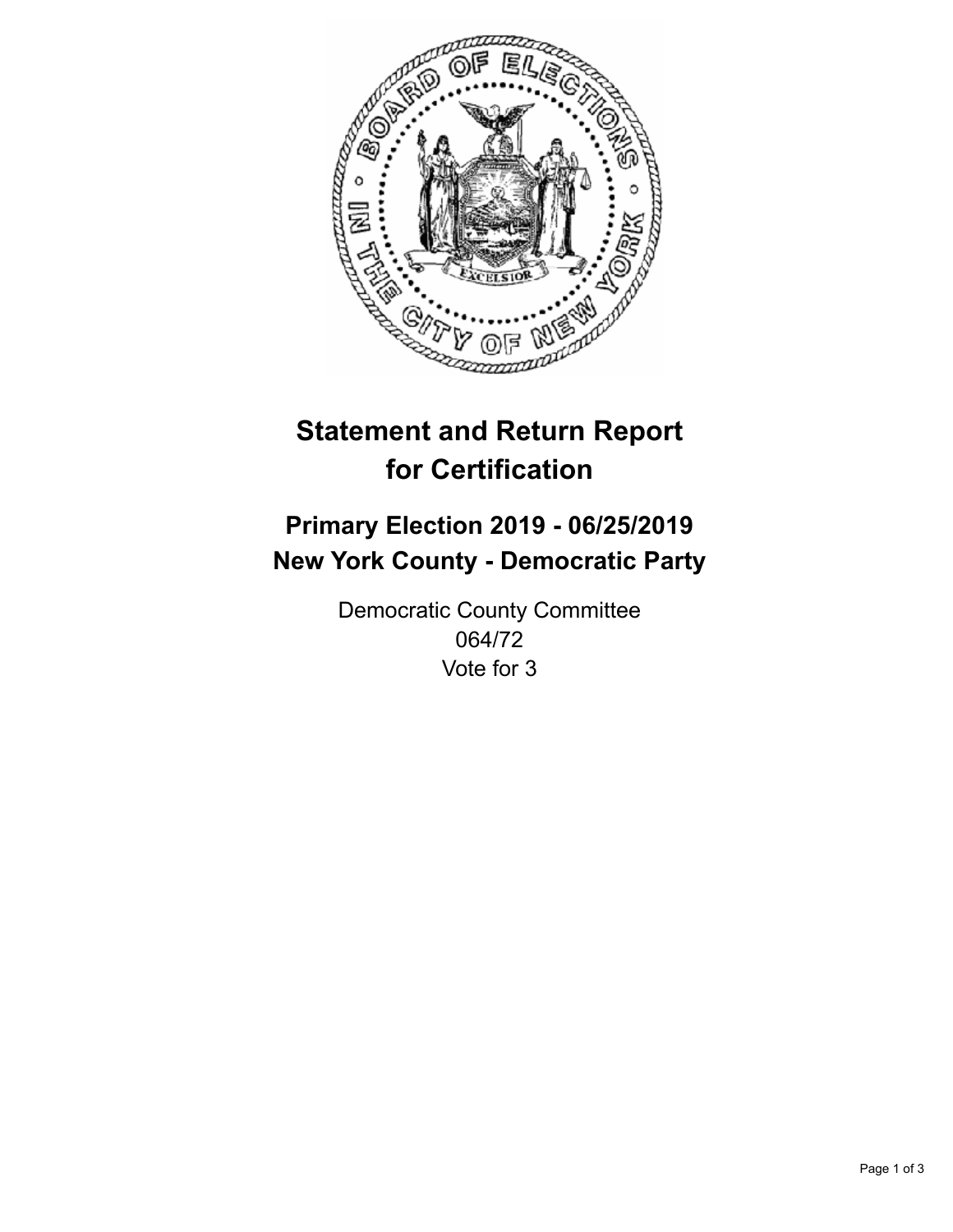

## **Assembly District 72**

| <b>PUBLIC COUNTER</b>                                    | 50       |
|----------------------------------------------------------|----------|
| <b>MANUALLY COUNTED EMERGENCY</b>                        | 0        |
| ABSENTEE / MILITARY                                      | 3        |
| AFFIDAVIT                                                |          |
| <b>Total Ballots</b>                                     | 54       |
| Less - Inapplicable Federal/Special Presidential Ballots | $\Omega$ |
| <b>Total Applicable Ballots</b>                          | 54       |
| MICHELLE SIMON-KOHUT                                     | 44       |
| JERRY R. FOX                                             | 38       |
| MELISSA DELANEY-DEL VALLE                                | 40       |
| ESTELA DE LOS SANTOS                                     | 5        |
| <b>Total Votes</b>                                       | 127      |
| Unrecorded                                               | 35       |